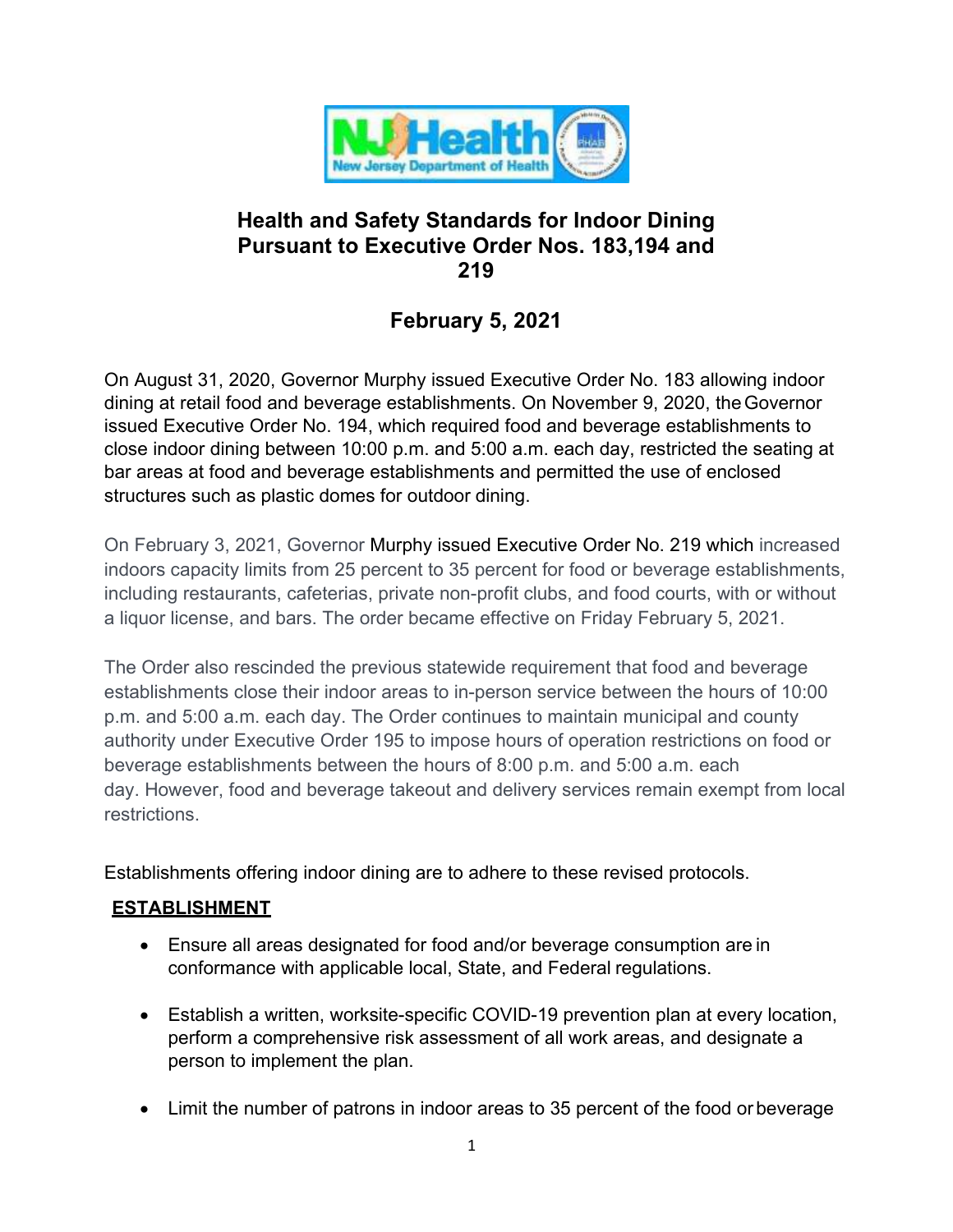establishment's indoor capacity, excluding the food or beverage establishment's employees. Ensure that the new maximum occupancy limits are posted.

- Post signage at the entrance that states that no one with a fever or symptoms of COVID-19 should enter the establishment.
- Ensure that tables where individuals or groups are seated are six feet (6 ft) apart in all directions from any other table or seat.
- Where six feet of distance is not feasible between tables, enact physical barriers between tables. The barriers must be a minimum of five feet (5 ft) in height, but no higher than six feet (6 ft) in height and must not be within 18 inches of a sprinkler head or block emergency and/or fire exits. Physical barrier options include plexiglass or other non-porous dividers or partitions and must comply with current requirements regarding wall finishes. Establishments must ensure that such barriers do not restrict air flow throughout the restaurant.
- Limit seating to a maximum of eight (8) customers per table (unless they are from a family from the same household).
- Customers are not permitted to be seated at a bar or stand in a bar area.
- Establishments with bars must place tables at least 6 feet from the bar, as measured from the inside of the bar. If the bar is not in use by staff and also blocked off by rope or similar means, tables may be placed closer than 6 feet to the bar but must abide by other spacing requirements included in this guidance document.
- Install physical barriers and partitions at cash registers, bars, host stands and other area where maintaining physical distance of 6 ft is difficult.
- Rope-off or otherwise mark tables, chairs and bar stools that are not to be used.
- Provide physical guides, such as tape on floors and signage on walls to remind customers/visitors to remain at least 6 ft apart in line and/or in common areas.
- Eliminate self-service food such as buffets and salad bars. Limit self-service drink stations to those that can be routinely and effectively cleaned and disinfected. Self-service food is permitted where all food is packaged (e.g. is in individual wrapping or plastic containers). Establishments may operate buffet stations utilized directly by patrons if food is kept behind plexiglass or a similar barrier and an attendant serves customers.
- Where the primary business is the operation of a bar or restaurant, eliminate all ancillary amenities and activities that would encourage close person to person interaction, such as children's recreational/play areas, dance floors, games,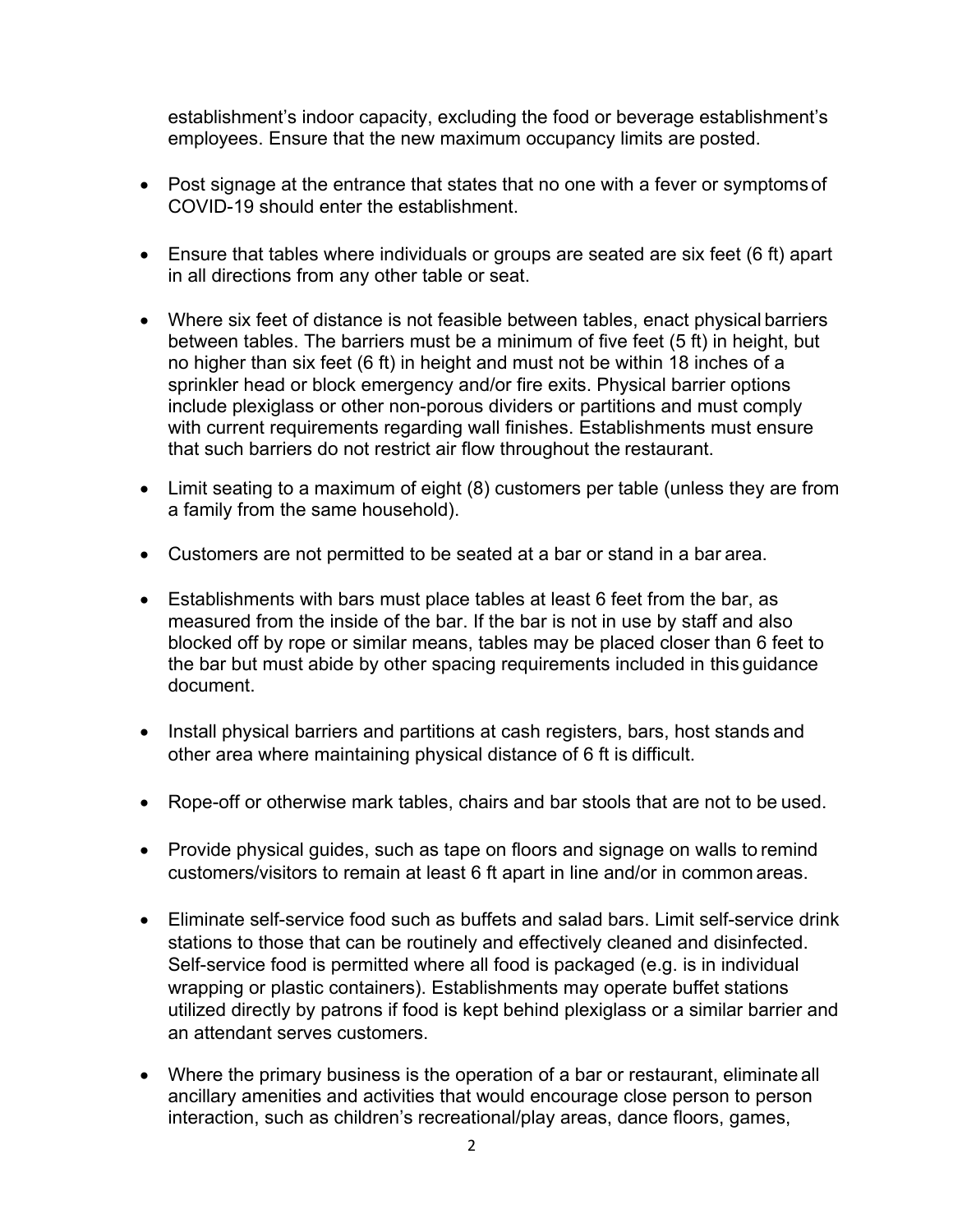including darts and billiards, and karaoke.

- When menus cannot be sanitized, use digital menus, single-use disposable menus (e.g., paper) and discard after each customer, or utilize a written posting such as a chalkboard or whiteboard to relay menu information.
- Consider using single-use condiments and table items.
- Require all reusable linen napkins and/or tablecloths to be laundered after each customer or party's use.
- Use touchless payment options as much as possible, if available.
- Implement a restroom use policy to limit the number of customers inside the restroom.
- Ensure that live performers remain at least 10 ft from patrons and staff.
- Conduct health checks for all live performers and encourage the use of masks when feasible.
- Establishment owners and staff shall work with and provide the local health authority and/or contact tracers with information requested related topositive cases.

## **Cleaning and Disinfection**

- $\circ$  Disinfect all tables, chairs, table dividers, and any other shared items (menus, condiments, pens) after each use.
- o Clean commonly touched surfaces in restrooms (e.g., toilet seats, doorknobs, stall handles, sinks, paper towel dispensers, soap dispensers) frequently and in accordance with CDC guidelines.
- $\circ$  Conduct frequent disinfecting of heavy transit areas and high-touch surfaces (e.g., doorknobs, staircases, credit card machines, keypads, and counter areas to which employees and customers have access).
- $\circ$  Implement procedures to increase cleaning and disinfection in the kitchen areas. Avoid all food contact surfaces when using disinfectants. Food contact surfaces must be cleaned and sanitized before use with a sanitizer approved for food contact surfaces. Non-food contact surfaces must be frequently cleaned.
- $\circ$  Maintain cleaning logs that include date, time, and scope of cleaning.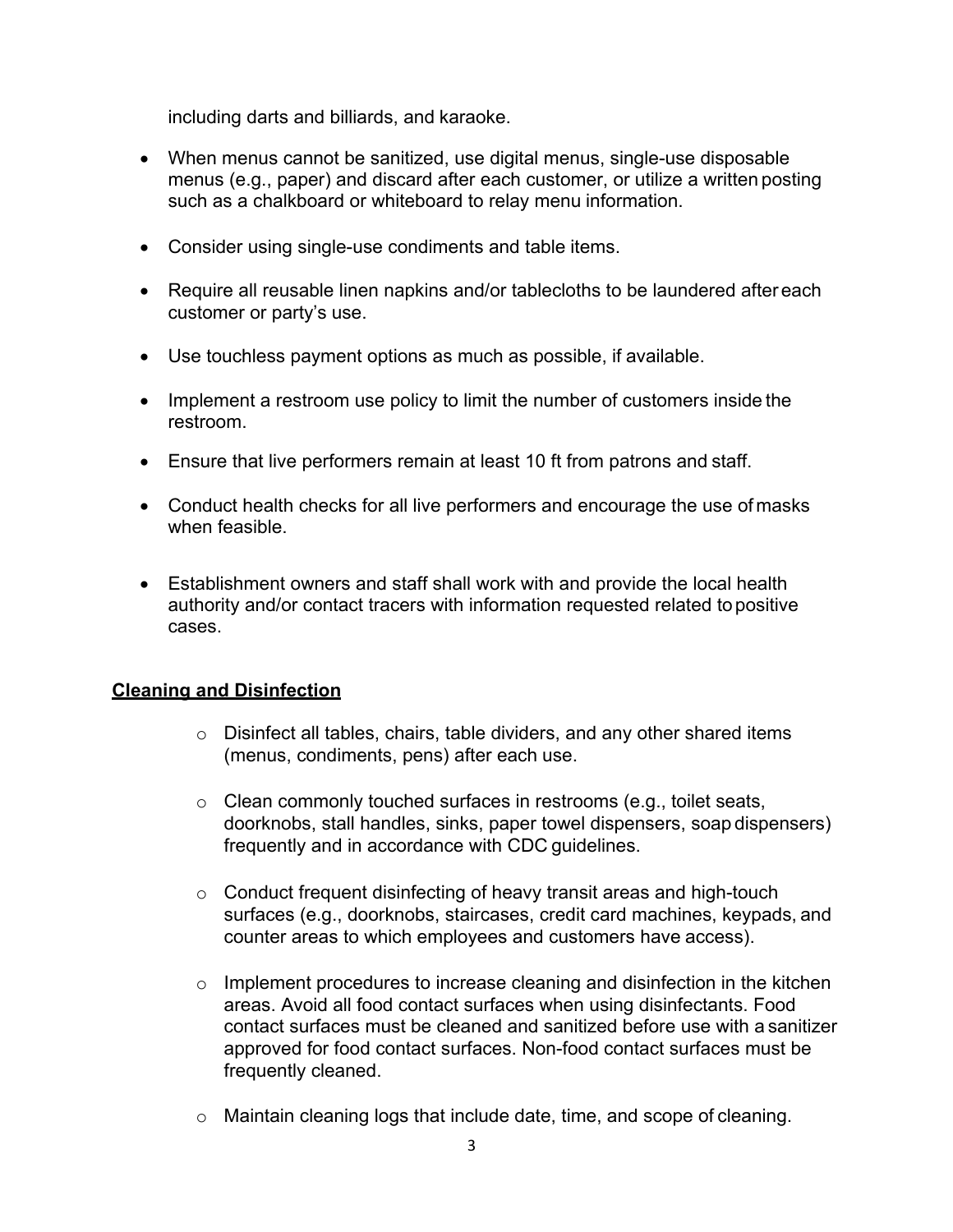$\circ$  In the event of a positive COVID-19 case of a worker, patron, or vendor, close off areas visited by the ill persons. Open outside doors and windows and use ventilating fans to increase air circulation in the area. Wait 24 hours or as long as practical before beginning cleaning and disinfection. Should thorough cleaning occur after the individual has visited the establishment but prior to notification of illness, then no additional closure/cleaning/disinfection needs to occur. Refer to current CDC guidance for additional information.

#### **Indoor Air/ Ventilation**

- o Keep doors and windows open where possible and utilize fans to improve ventilation.
- o Inspect and evaluate the heating, ventilation and air conditioning (HVAC) unit to ensure that the system is operating within its design specifications and according to existing building code standards.
- $\circ$  Conduct routine maintenance as recommended by the manufacturer or HVAC professional.
- $\circ$  Within the design specification of the HVAC unit:
	- Increase the volume of outdoor air to the maximum capacity while the facility is occupied.
	- Reduce the volume of recirculated air being returned to the indoor spaces.
	- Increase the volume of air being delivered to the indoor spaces to the maximum capacity.
	- Select maximum filtration levels for the HVAC unit.
	- Run the HVAC unit continuously while the facility is occupied.
	- Run the HVAC unit for at least two hours before and two hours after the facility is occupied.
- $\circ$  Consider installing portable air cleaners equipped with a high efficiency particulate air (HEPA) filter to increase the amount of clean air within the facility.
- o Review and follow the latest CDC guidance for ventilation requirements.

## **EMPLOYEES**

o Establishments must follow the requirements of Executive Order No. 192 (2020), including the health and safety protocols outlined in Paragraph 1,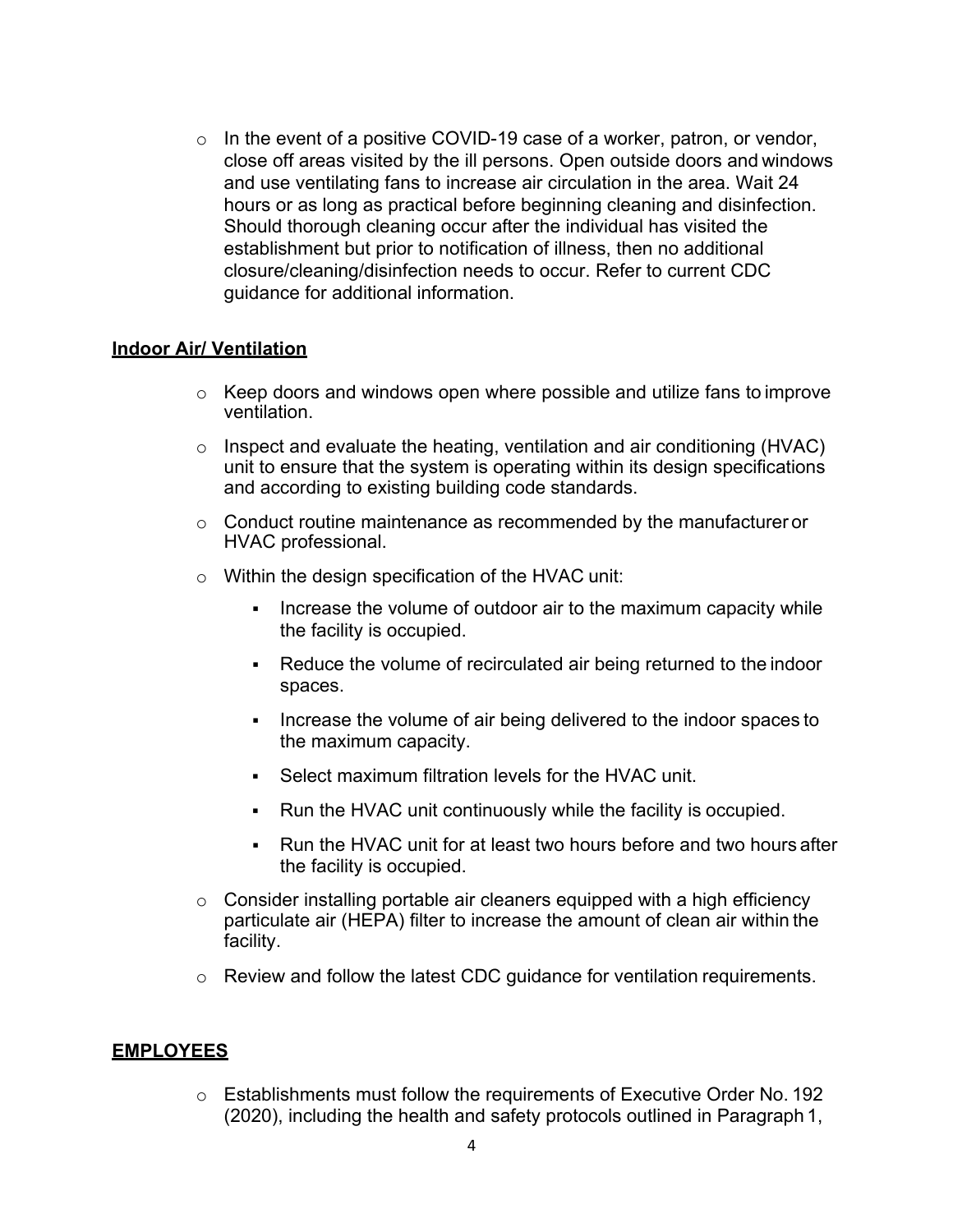to protect their employees, customers, and other visitors at the worksite, which require establishments to abide by the following requirements:

- Require that individuals at the worksite maintain at least six feet of distance from one another to the maximum extent possible, including but not limited to during worksite meetings, orientations and similar activities that would traditionally require individuals to be present in a single room or space and in close proximity, in common areas such as restrooms and breakrooms, and when individuals are entering and exiting the workplace. Where the nature of an employee's work or the work area does not allow for six feet of distance to be maintained at all times, employers shall ensure that each such employee wears a mask as provided below and shall install physical barriers between workstations wherever possible.
- Require employees, customers, visitors, and other individuals entering the worksite to wear cloth or disposable face masks while on the premises, in accordance with CDC recommendations, except where the individual is under two years of age or where it is impracticable for an individual to wear a face mask, such as when the individual is eating or drinking, where doing so would create an unsafe condition in which to operate equipment or execute a task (i.e. cooks that work near open flames), or where a service being provided by the employer cannot be performed on an individual who is wearing a mask;
	- Masking requirements specific to employees:
		- o Employers may permit employees to remove face masks when the employees are situated at their workstations and are more than six feet from other individuals at the workplace, or when an individual is alone in a walled office;
		- o Employers must make available, at their expense, such face masks to their employees;
		- o Nothing in this subsection shall prevent employees from wearing a surgical-grade mask or other more protective face mask, or interfere with the employer's obligation to provide employees with more protective equipment if it is otherwise required because of the nature of the work involved; and
		- $\circ$  Employers may deny entry to the worksite to any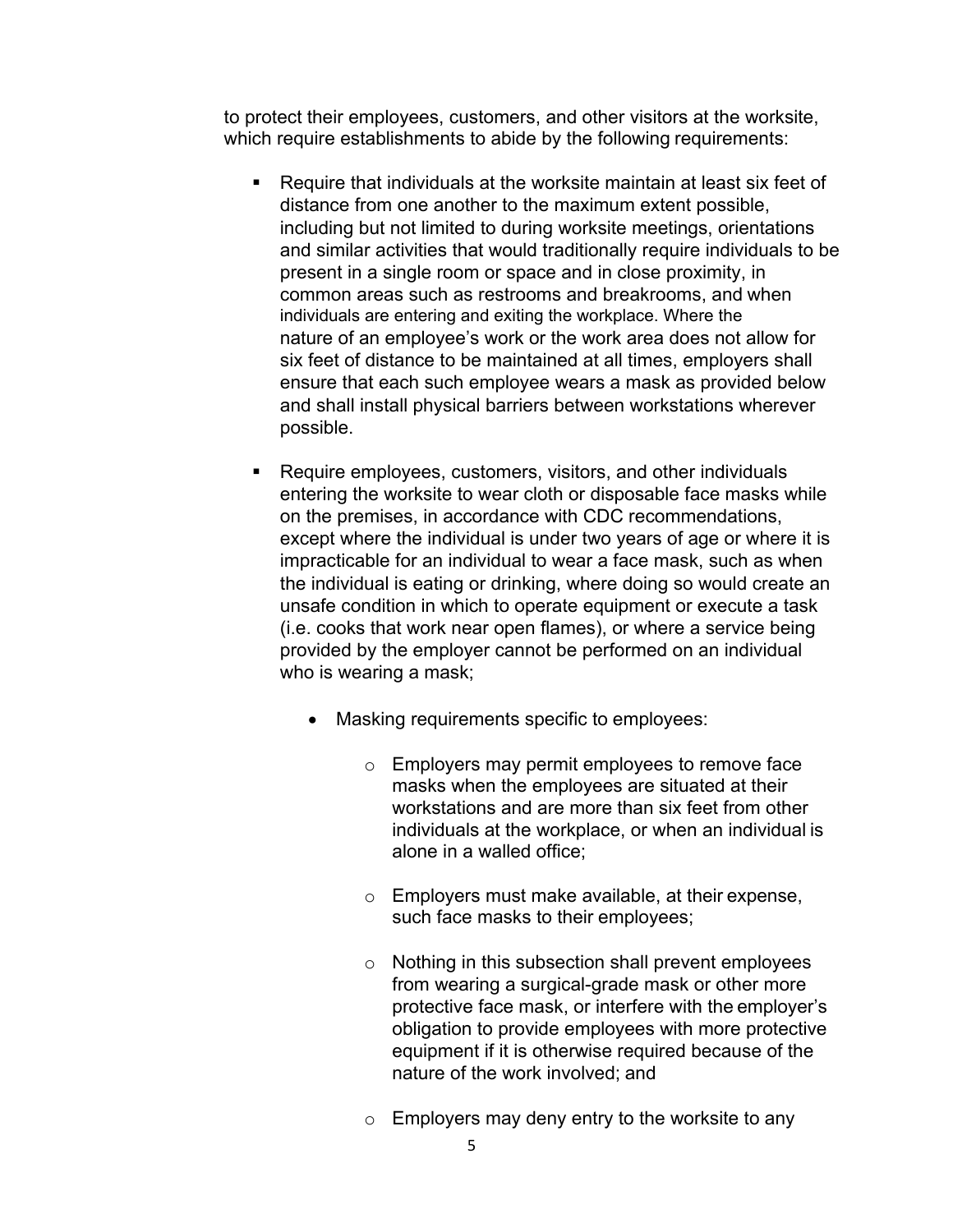employee who declines to wear a face mask, except when doing so would violate State or federal law. Where an employee cannot wear a mask because of a disability, an employer may, consistent with the Americans with Disabilities Act ("ADA") and/or New Jersey Law Against Discrimination ("NJLAD"), be required to provide the employee with a reasonable accommodation unless doing so would be an undue hardship on the employer's operations. An employer may require employees to produce medical documentation supporting claims that they are unable to wear a face mask because of a disability.

- Masking requirements specific to customers and visitors:
	- $\circ$  Employers may deny entry to the worksite to any customer or visitor who declines to wear a face mask, except when doing so would violate State or federal law. The employer may be required to provide a customer or visitor who declines to wear a mask due to a disability with services or goods via a reasonable accommodation, pursuant to ADA and NJLAD, unless such accommodation would pose an undue hardship on the employer's operations; and
	- $\circ$  Where a customer or other visitor declines to wear a face mask on the premises due to a disability that inhibits such usage, neither the employer nor its employees shall require the individual to produce medical documentation verifying the stated condition, unless production is otherwise required by State or federal law.
- Provide sanitization materials, such as hand sanitizer that contains at least 60% alcohol and sanitizing wipes that are approved by the United States Environmental Protection Agency for SARS-CoV-2 virus to employees, customers, and visitors at no cost to those individuals;
- **Ensure that employees practice regular hand hygiene, particularly** when such employees are interacting with the public, and provide employees break time for repeated handwashing throughout the workday and access to adequate hand washing facilities. Employers may adopt policies that require employees to wear gloves in addition to regular hand hygiene. Where an employer requires its employees to wear gloves while at the worksite, the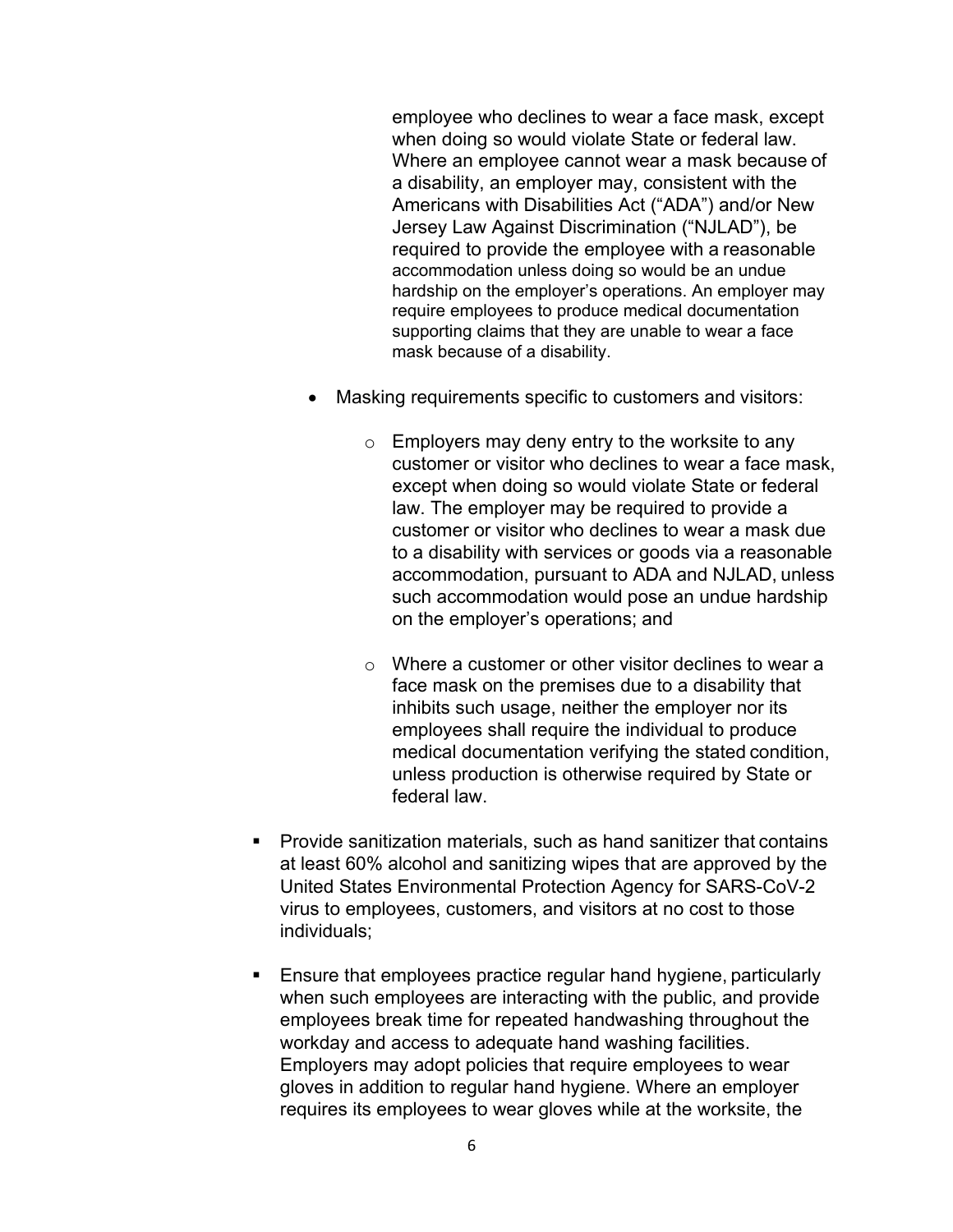employer must provide such gloves to employees;

- □ Routinely clean and disinfect all high-touch areas in accordance with DOH and CDC guidelines, particularly in spaces that are accessible to employees, customers, or other individuals, including, but not limited to, restrooms, hand rails, door knobs, other common surfaces, safety equipment, and other frequently touched surfaces including employee used equipment, and ensure cleaning procedures following a known or potential exposure are in compliance with CDC recommendations;
- **Prior to each shift, conduct daily health checks of employees, such** as temperature screenings, visual symptom checking, selfassessment checklists, and/or health questionnaires, consistent with CDC guidance, including latest CDC guidance regarding COVID-19 symptoms, consistent with the confidentiality requirements of the ADA, NJLAD and any other applicable laws, and consistent with any guidance from the Equal Employment Opportunity Commission ("EEOC") and the New Jersey Division on Civil Rights;
- Immediately separate and send home employees who appear to have symptoms, as defined by the CDC, consistent with COVID-19 illness upon arrival at work or who become sick during the day. Employers subject to the New Jersey Earned Sick Leave Law, New Jersey Family Leave Act, N.J.S.A. 34:11D-12 and/or federal leave laws must continue to follow the requirements of the law, including by allowing individuals to use accrued leave in the manner permitted by law and employer policy, when requiring employees to leave the workplace in accordance with the provisions of this subparagraph;
- **Promptly notify all employees of any known exposure to COVID-19** at the worksite, consistent with the confidentiality requirements of the ADA and any other applicable laws, and consistent with guidance from the EEOC;
- Clean and disinfect the worksite in accordance with CDC guidelines when an employee at the site has been diagnosed with COVID-19 illness; and
- **Continue to follow guidelines and directives issued by the New** Jersey DOH, the CDC and the Occupational Safety and Health Administration, as applicable, for maintaining a clean, safe and healthy work environment.
- o In addition, establishments must: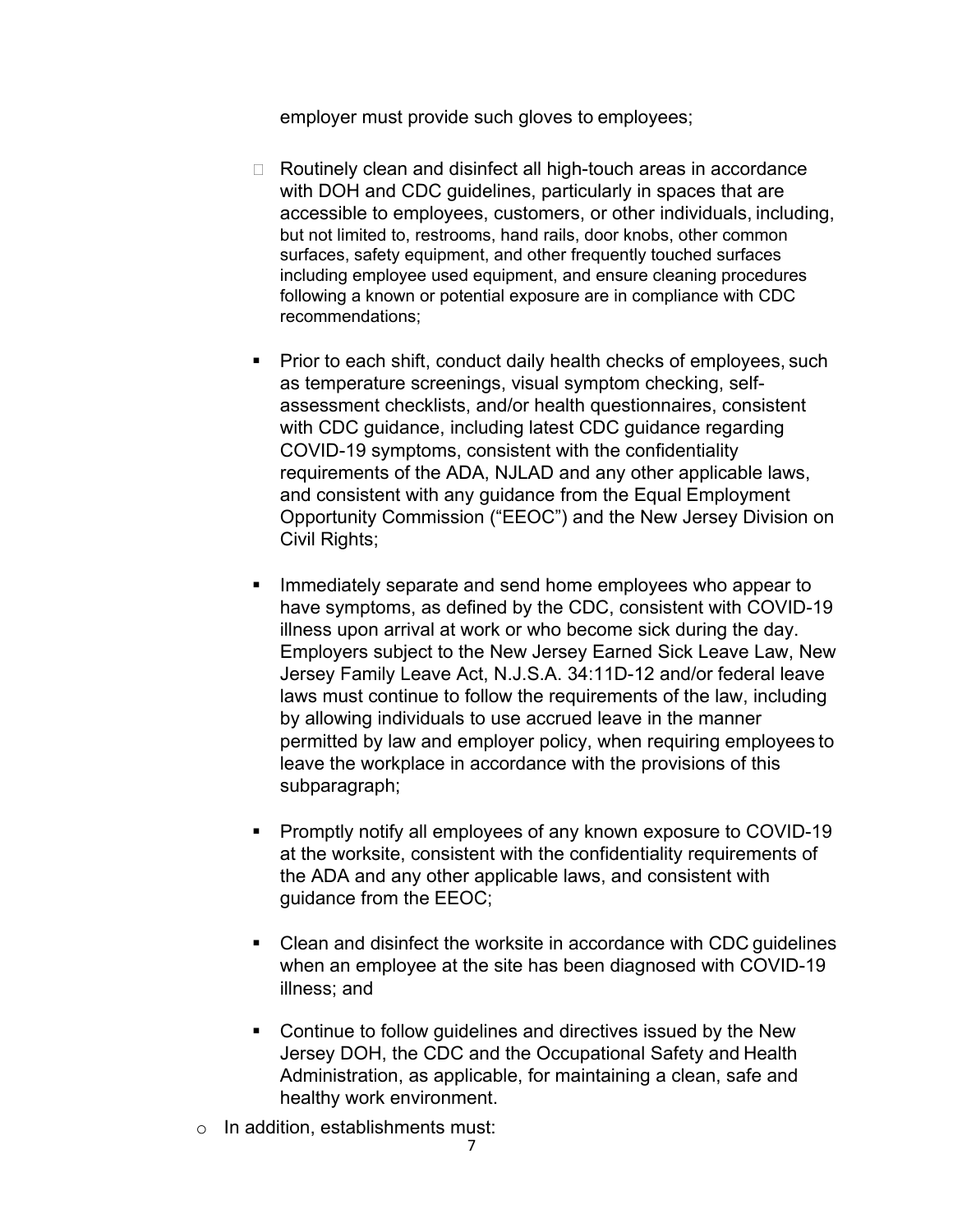- Require employees to wash and/or sanitize their hands when entering the food or beverage establishment
- Require all customer-facing employees (e.g. servers, bus staff) to minimize time spent within 6 ft of customers.
- Place tables in break rooms six feet apart and encourage outdoor breaks.
- **Prohibit the use of small spaces (e.g. freezers, storage rooms) by** more than one individual at a time.
- **Conduct health checks for all live performers and encourage the** use of masks when feasible.

## **CUSTOMERS**

- Consider conducting health surveillance assessment for customers (e.g. temperature screening and/or COVID-19 symptom checking). Refuse entry if customer is found with any COVID-19 symptoms.
- Inform customers of COVID-19 safety measures such as social distancing, wearing face coverings when they are away from their table and unable to social distance and hygiene practices must be adhered to while in the food or beverage establishment.
- Customers must wear face coverings at all times, pursuant to the provisions of Executive Order No. 192 (2020) and Executive Order No. 183 (2020), except where the individual is under two years of age. When seated at their table or their individual seat, indoor patrons shall wear face coverings until their food or drinks arrive, and after individuals have finished consuming their food or drinks, they shall put their face coverings back on.
- Decline entry to a customer who is not wearing a face covering, pursuant to the provisions of Executive Order No. 192 (2020), unless the customer is a child under two years of age.
- Consider requiring reservations for greater control of customer traffic/volume. Recommend customers to provide a phone number if making a reservation to facilitate contact tracing.
- Recommend customers wait in their cars or away from the food or beverage establishment while waiting for a table if wait area cannot accommodate social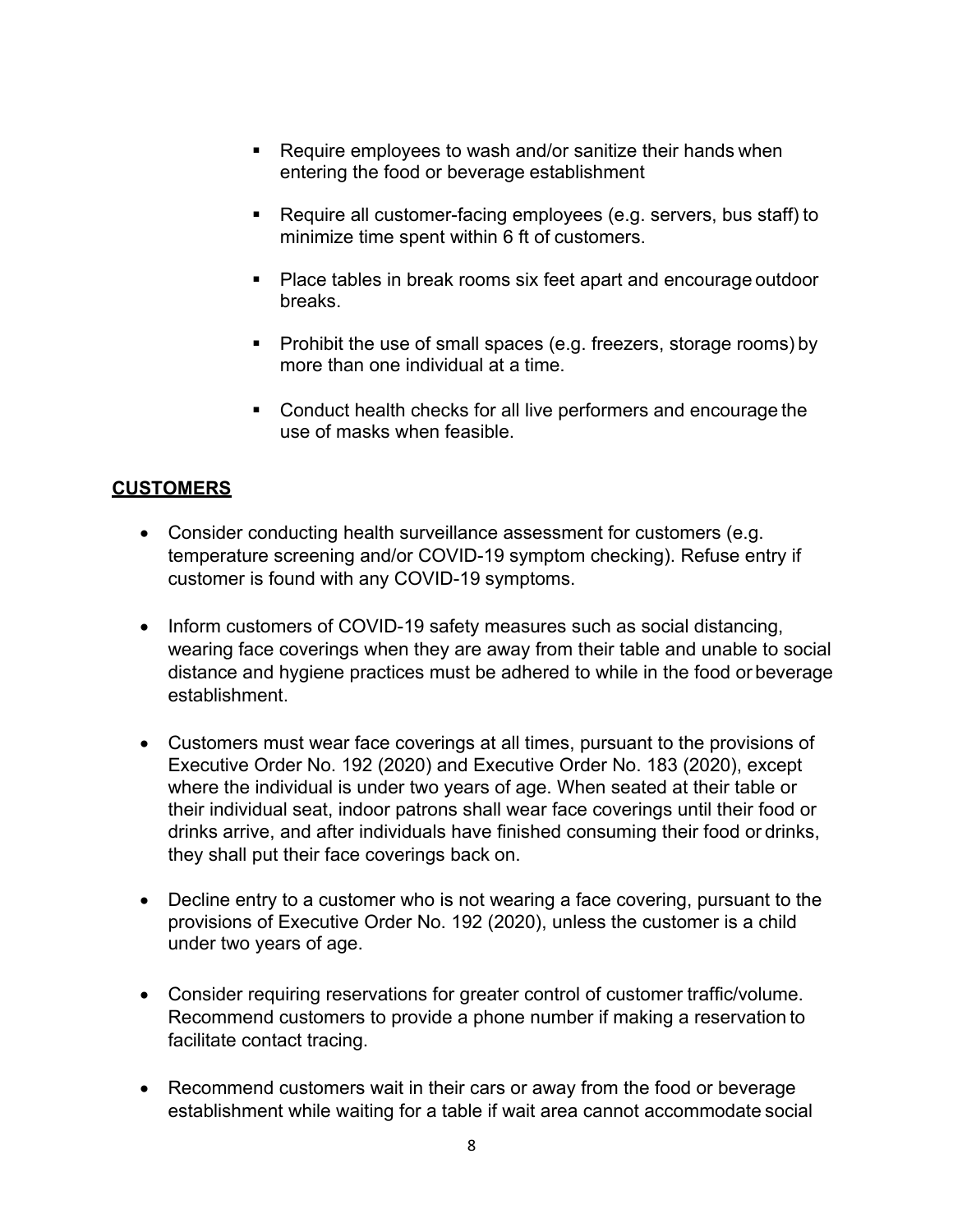distancing.

- Alert customers via calls/texts to limit touching and discourage the use of shared objects such as pagers/buzzers.
- Food or beverage establishments with table service must require that customers be seated in order to place orders and must require that wait staff bring food or beverages to seated customers except when receiving food at buffets as described elsewhere in this guidance. Indoor dining at food or beverage establishments without table service, such as those that provide counter service or ordering, is permitted subject to the provisions of this Order.Regardless of the type of service, customers may only consume food or beverages while seated.

## **NJ DEPARTMENT OF HEALTH PUBLIC HEALTH AND FOOD PROTECTION PROGRAM**

<https://www.nj.gov/health/ceohs/food-drug-safety/>

**Resources available from NJ Department of Health (NJDOH), US Food and Drug Administration (FDA), Center for Disease Control (CDC) and Environmental Protection Agency (EPA):**

CDC Considerations for Restaurants and Bars [https://www.cdc.gov/coronavirus/2019](https://www.cdc.gov/coronavirus/2019-ncov/community/organizations/business-employers/bars-restaurants.html) [ncov/community/organizations/business-employers/bars-restaurants.html](https://www.cdc.gov/coronavirus/2019-ncov/community/organizations/business-employers/bars-restaurants.html)

CDC Restaurants and Bars Decision Tool [https://www.cdc.gov/coronavirus/2019](https://www.cdc.gov/coronavirus/2019-ncov/community/organizations/restaurants-and-bars-decision-tool.html) [ncov/community/organizations/restaurants-and-bars-decision-tool.html](https://www.cdc.gov/coronavirus/2019-ncov/community/organizations/restaurants-and-bars-decision-tool.html)

CDC Implementing Safe Practices for Critical Infrastructure Workers Who May Have Had Exposure to Person with Suspected or Confirmed COVID [https://www.cdc.gov/coronavirus/2019-ncov/community/critical-workers/implementing](https://www.cdc.gov/coronavirus/2019-ncov/community/critical-workers/implementing-safety-practices.html)[safety-practices.html](https://www.cdc.gov/coronavirus/2019-ncov/community/critical-workers/implementing-safety-practices.html)

EPA List of Disinfectants for use against COVID-19 [https://www.epa.gov/pesticide](https://www.epa.gov/pesticide-registration/list-n-disinfectants-use-against-sars-cov-2-covid-19)[registration/list-n-disinfectants-use-against-sars-cov-2-covid-19](https://www.epa.gov/pesticide-registration/list-n-disinfectants-use-against-sars-cov-2-covid-19)